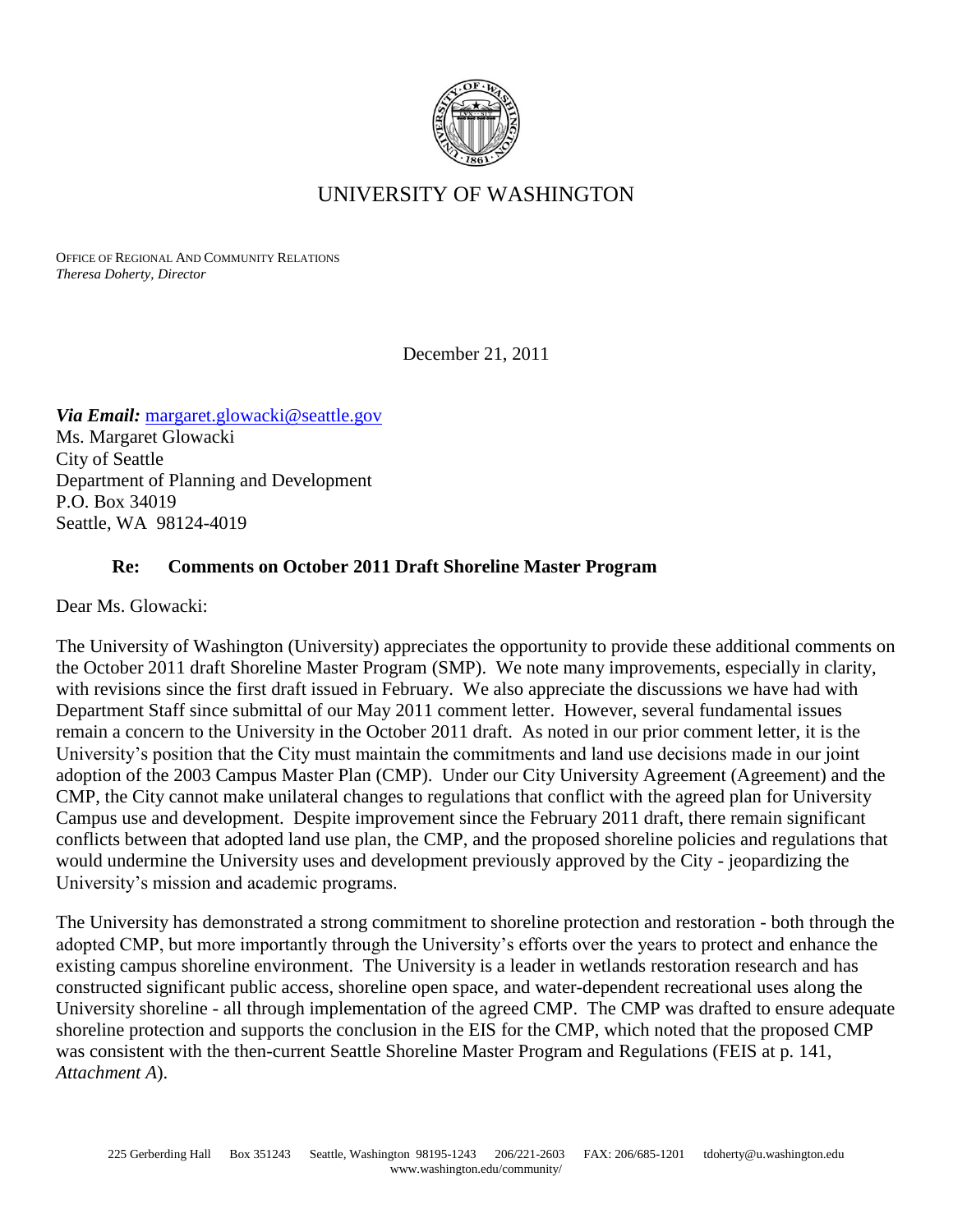The University still believes that a simple recognition of the adopted 2003 CMP as controlling within the University shoreline is the simplest approach to resolving these conflicts. The adopted CMP (*see* CMP, page 135, *Attachment B*) and Seattle Municipal Code 23.69.006 and 23.12.120 specifically recognize that the CMP controls over other City land use regulations. The CMP also states that the University will comply with provisions of the Seattle Shoreline Master Program (*see* CMP, page 5, *Attachment C*). This provision refers to the Seattle SMP that existed on the date of CMP adoption and cannot be interpreted to give the City the authority to adopt SMP changes that create conflicts with the CMP, especially in light of the fact that the CMP and the Agreement under which the CMP was prepared and adopted specifies amendments by agreement of both the University and the City. Further, the Environmental Impact Statement (EIS) for the CMP concludes that the CMP as approved in 2003 is consistent with the Seattle Shoreline Master Program (*see* FEIS at page 141, *Attachment A*). To the extent staff has asserted that CMP-approved uses and development are and have been inconsistent, that is not the case.

Despite the University's belief that recognition of the CMP is the simplest and most appropriate solution, this comment letter also provides specific details regarding conflicts and recommends code changes to address them. If the City does not choose to accept the simple solution, the University asks the City to incorporate these revisions into the SMP before final adoption.

### **OVERVIEW**

During our Department meetings since submittal of our May 2011 comment letter, we identified and the City agreed on several Principles to guide application of the SMP to the University campus, as follows:

- **1. Maintenance, Repair, Replacement of Existing Uses and Structures Identified in the CMP:** The University should be able to maintain, repair, or, if necessary, replace existing uses or structures identified in the CMP that are located within the shoreline jurisdiction (including any expanded shoreline jurisdiction under the draft SMP), provided these changes do not require an increase or change in the shoreline footprint of the structure shown in the CMP. Those existing uses or structures should not be treated as nonconforming. Examples include the athletic facilities in Union Bay area and several existing campus buildings located along the Montlake cut.
- **2. Environmental Critical Areas (ECA) Amendments, if necessary:** If other land use regulations, such as the ECA, impose limitations incompatible with Principle #1, we should evaluate potential amendment to those regulations as well.
- **3. Change of Use within Existing Structures:** The University should be able to change uses within existing structures within the shoreline jurisdiction (including any expanded shoreline jurisdiction) and complete comprehensive re-construction of those structures as necessary to accommodate those uses or to address seismic or other retrofit needs, provided these changes do not require an increase or change in the shoreline footprint of the structure that was not identified in the CMP. Examples include several existing structures along Montlake cut.
- **4. New Uses and Structures Identified in the CMP:** The University should be permitted to construct those new uses and new structures within the shoreline jurisdiction (including any expanded shoreline jurisdiction under the draft SMP) that were identified in the CMP. The University and the City may impose mitigation for construction of those uses and structures, consistent with the mitigation requirements of the draft SMP, provided that the mitigation does not prohibit the construction at the general location and the size identified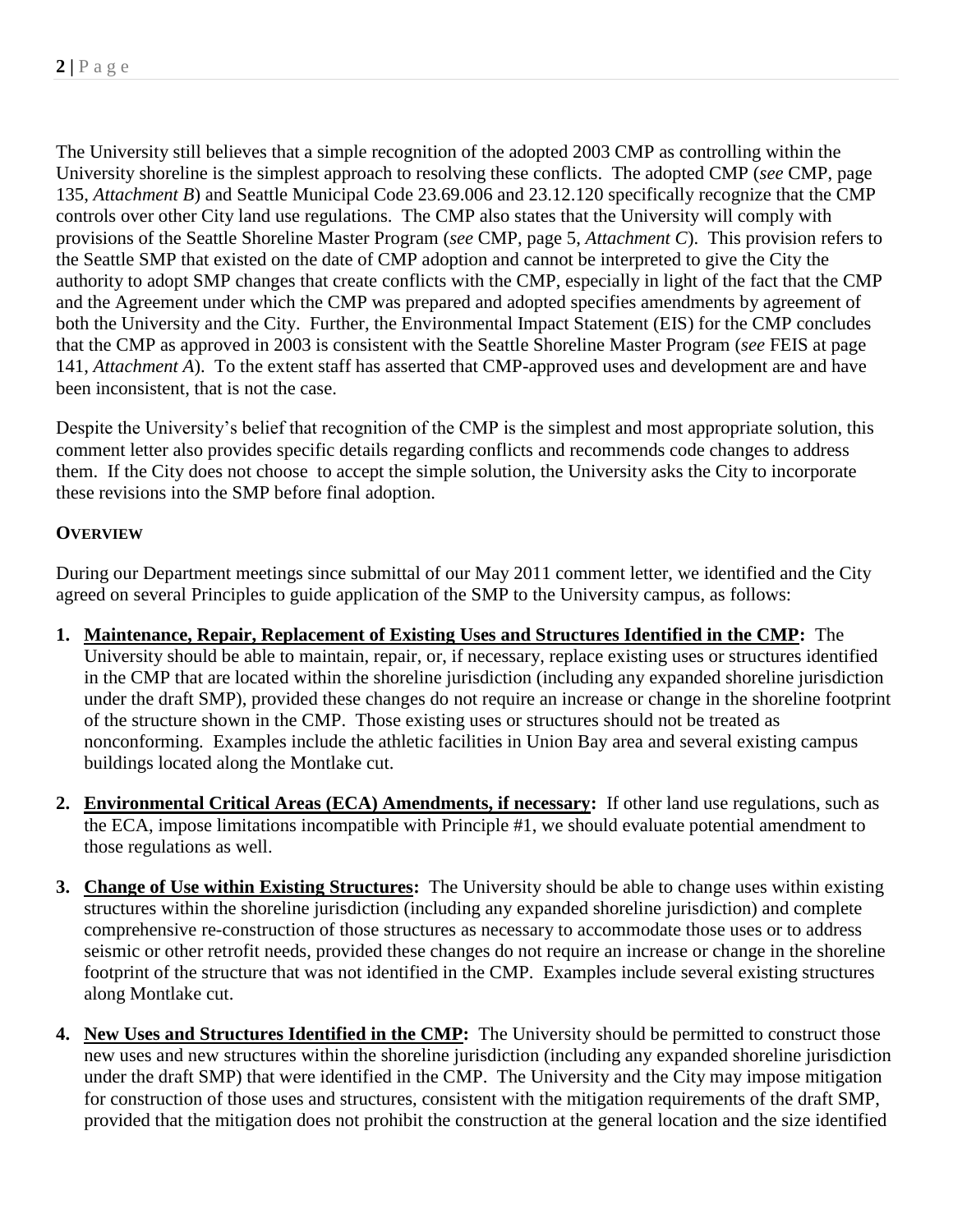in the CMP. Our discussions will include identifying where the Master Plan provides adequate specificity to determine location with respect to SMP/ECA setbacks and buffers.

- **5. New Uses and Structure NOT Identified in the CMP:** Uses and structures that are not identified in the CMP should be addressed using the provisions for amendments setout in the 1998 Agreement and not in this SMP revision process. The SMP already has a process for exchanging nonconforming uses.
- **6. Future Mitigation Requirements and Prior UW Shoreline Restoration Efforts:** The City and the University propose to defer the following Principle because it is not practicable at this time and is beyond the scope of our discussion. In addition, any new mitigation requirements should recognize the significant shoreline environment restoration efforts already completed by the University as part of the overall shoreline development approved in the CMP Program. Examples include the Center for Urban Horticulture greenhouses and the Waterfront Activities Center.
- **7. Union Bay Natural Area Research:** University research within the Union Bay natural area, together with incidental wetland or wetland buffer alteration associated with that research, should be a permitted use and defined.

The understanding from our meetings with City staff was that these agreed Principles should guide revisions to the October 2011 draft policies and regulations to avoid conflicts with University uses and development identified in the CMP. As described in more detail below, this result has not been achieved in the October draft.

In addition, it is difficult to discern from available shoreline environment mapping whether the current SMP draft proposes changes to the shoreline environment designations reflected on the CMP. Compare page 38 of the CMP which shows the current shoreline environment designations with the shoreline sub-reach analysis mapping, *Attachment D*. The University has not received any notification from the City regarding any intention to change shoreline environment designations on University property from those reflected in the CMP. SMC 23.60.042 and 23.76 require a property-specific rezone analysis before changing the shoreline environment designation. Because the differences in permitted uses and development standards between the CP environment and the CM environment are substantial for University uses and interests, this uncertainty is of concern. The CP environment would prohibit essentially all University uses, including existing athletic facilities, the crew house, the waterfront activities center and, depending on where this environmental designation boundary is located, two proposed future building sites identified on pages 86- 87, 115-116, 119-120, 122, of the CMP. *Attachment E*. At a minimum, the City must provide an analysis of the rezone criteria for Council to make its decision including better mapping clarity regarding the extent of the proposed CP shoreline environment designation. If there are areas where the City intends to expand the CP environment designation that create conflicts with the uses and development sites shown in the CMP, the City's plans and regulations must provide certainty that the University can continue to maintain the existing facilities, to improve them (within existing footprints or within the scope approved in the CMP) and permit construction of those new University uses and facilities expressly noted in the CMP development site table on pages 86 and 87 (*Attachment E)* of the CMP - all as specified in the Principles identified above.

In addition to the potential CP mapping conflicts described in the prior paragraph, the University has other concerns with provisions of the October draft, generally categorized as follows: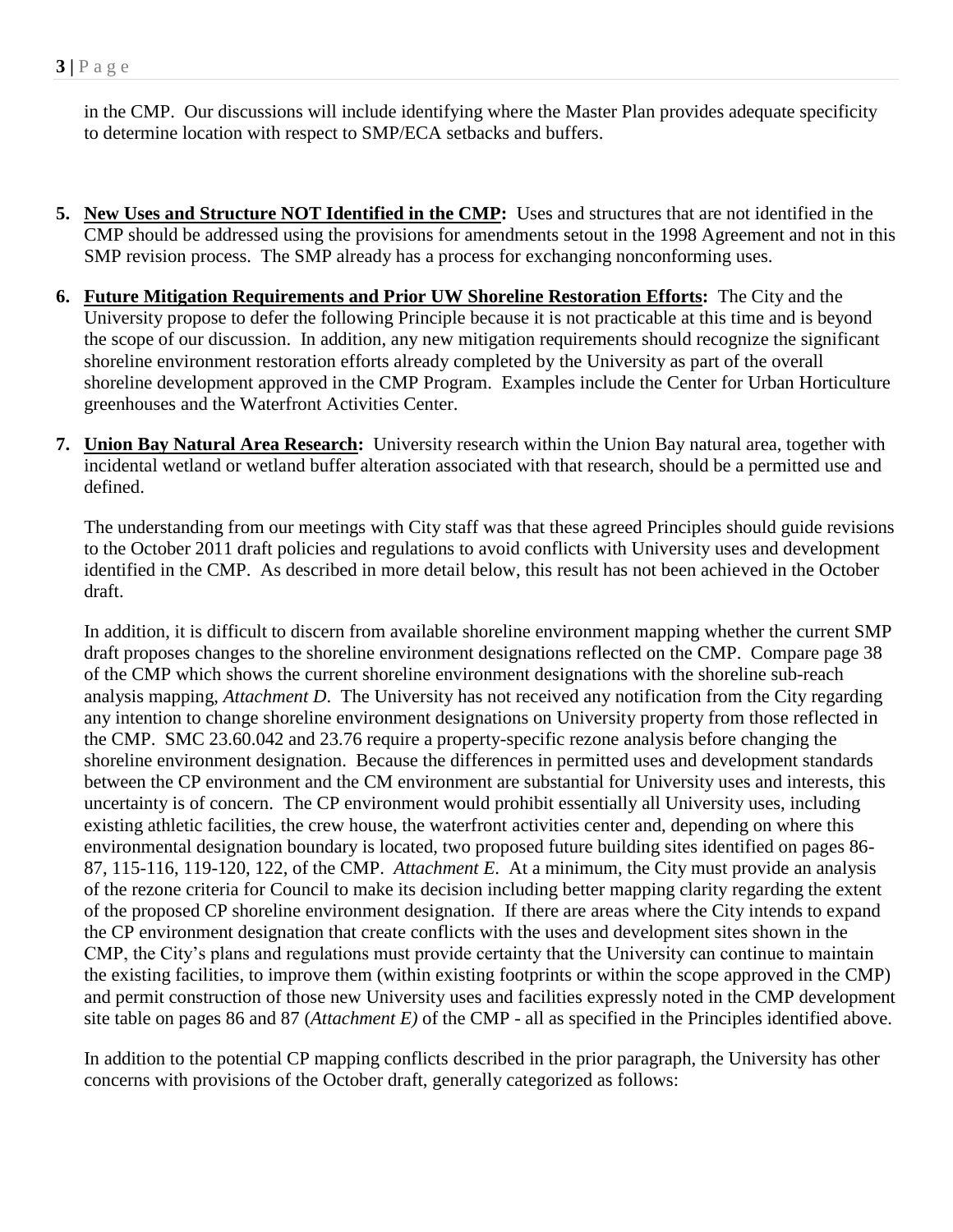- **1. CP Environment:** New use restrictions and changes to development standards in the CP zone impact existing University facilities and the University's ongoing wetlands research programs in the Union Bay Natural Area.
- **2. CM Environment:** Restrictions on permitted uses and new development standards in the CM zone impact existing and proposed University Uses inconsistent with the adopted CMP and with the principles identified above.
- **3. UC Environment (formerly US Environment):** Use restrictions on waterfront lots and new development standards in the UC zone impact existing University buildings and limit the University's ability to make highest and best use of those existing structures.
- **4. Shoreline Setback in All Environments:** New shoreline setback requirements in all three shoreline environments that effectively turn existing University facilities and buildings into nonconforming structures. The University must be able to maintain and, in fact to substantially remodel or improve each of those existing facilities, as needed, to meet changing academic program needs. The University recognizes that the footprint of these existing facilities should not be expanded beyond that required to addressed accessibility to avoid any increase in potential impact to the shoreline environment, but the regulations as currently drafted appear to impose greater restrictions than that.
- **5. Nonconforming Use and Nonconforming Structure Provisions:** These limitations become problematic for ongoing University activities when considered in light of the new use restrictions imposed by the above-referenced changes, thereby creating conflicts with the adopted CMP.
- **6. Habitat Mitigation Units Program and the Restoration Plan:** Several sections of the proposed SMP impose new "habitat mitigation unit" requirements, but provide no specificity regarding what or how these will be determined. In addition, the shoreline regulations require the City to adopt a Restoration Plan to demonstrate how the City will focus its efforts to achieve the no net loss objectives of the Shoreline Management Act. The University has not seen, nor been provided with an opportunity to comment on the City's Restoration Plan and, thus, is unable to evaluate its implications for University properties and University activities and uses within the shoreline environment. The University has concerns about leaving such significant components of the SMP to "director's rule," especially when the University has already had difficulty with the City holding to the commitments and the plans identified in the adopted CMP. The University believes these components must be vetted through a public review process similar to the SMP update, before applying any of the outcomes of the Restoration Plan or the Habitat Mitigation Units Program on individual development permit requests. While the Restoration Plan may not function as a regulation, to the extent it serves as the focus for offsite mitigation efforts, it is important that the Restoration Plan be evaluated by affected shoreline property owners. Habitat Mitigation Units are included within the regulations and, therefore, the specifics of how they will be calculated and imposed similarly must be evaluated by affected shoreline property owners.

### **S SPECIFIC CONFLICTS AND SUGGESTED CODE REVISIONS**

### **1. CP Environment**

SMC 23.60.250 addresses use restrictions and development standards for the CP Environment and limits institutional uses in this shoreline environment to only park and open space uses and, by reference to SMC 23.60.195, aquatic research, provided no permanent structures are permitted. In contrast, the adopted CMP includes existing roads, trails, expansion of the Urban Horticulture Center Greenhouses (CMP Building site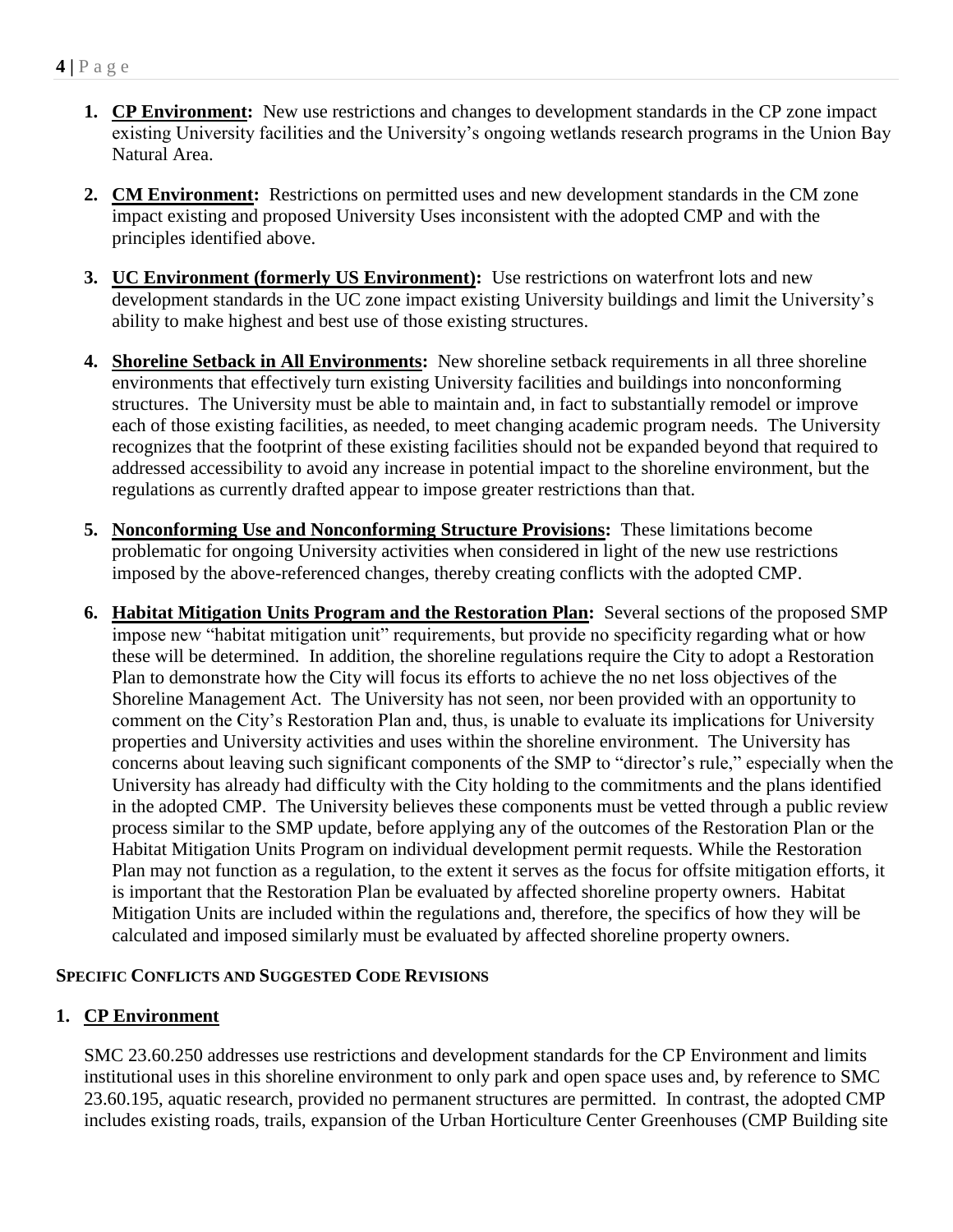54E), the Baseball Field stands (CMP Building Site 59E) and, potentially, the soccer field stands (CMP Building Site 58E) within this area. This conflict requires two changes to the October draft:

- **A.** Revise the boundary of the CP environment so it does not include the site of the existing or proposed structures and uses identified in the CMP; and
- **B.** Add a footnote to Table A, SMC 23.60.252 Uses in the CP Environment as follows:

 *\*institutional uses in existing buildings or at existing facilities shown as part of an approved major institution master plan are not considered nonconforming even if those uses are not water dependent or water related. Such uses may be replaced with other MIO non-water dependent or non-water-related uses approved under the applicable master plan.*

By adding the requested footnote, existing University uses and buildings would not be subject to the nonconforming use or structure provisions of SMC 23.60.122 and .124. Both of these corrections are necessary to address the existing use/structure conflict and the identified new building site conflicts. CP Environment development standard conflicts are addressed under the shoreline setbacks item #4 below.

# **2. CM Environment**

SMC 23.60.224 Uses in the CM Environment distinguish between uses permitted on waterfront lots and uses permitted on upland lots. The University has several concerns regarding this section. First, please clarify that footnote F in SMC 23.60.224 Table permits all college uses on upland lots and only imposes the water-related, water-dependent use restriction on waterfront lots. The University is not clear what is intended as the distinction between footnote E and footnote F, as relates to the University campus facilities and uses. In that regard, please clarify whether the Early Childhood Center would be classified as a college use or as a child care center under SMC 23.60.224. The University believes it should be classified as a college use generally. In addition, please note that the adopted CMP lists specific roads and parking lots that the City and University have agreed to define the division between upland and waterfront lots. See page 127 of the adopted CMP *(Attachment F).*

Beyond these requested clarifications, the University must retain the ability to convert existing structures from one college-related use to another. Several University buildings already exist on water front lots and are not necessarily limited to water-related academic uses. These include: Conibear Shellhouse, Waterfront Activities Center, Indoor Practice Facility and portions of the Center for Human Development.While some of these existing structures currently contain water-related academic uses (such as the Oceanography and Fisheries buildings), the adopted CMP did not contain such limited use restrictions. Academic needs change, and the University must be able to respond to those needs with efficient re-use of existing buildings and facilities. For that reason, the University requests that an additional footnote be added to Table A for Section 23.60.224 Uses in the CM Environment, as follows:

> *\*institutional uses in existing buildings or at existing facilities on waterfront lots shown as part of an approved major institution master plan are not considered nonconforming even if those uses are not water dependent or water related. Such uses may be replaced with other MIO non-water dependent or non-water-related uses approved under the applicable master plan.*

By adding the requested footnote, existing University uses and buildings would not be subject to the nonconforming use or structure provisions of SMC 23.60.122 and .124. These clarifications and this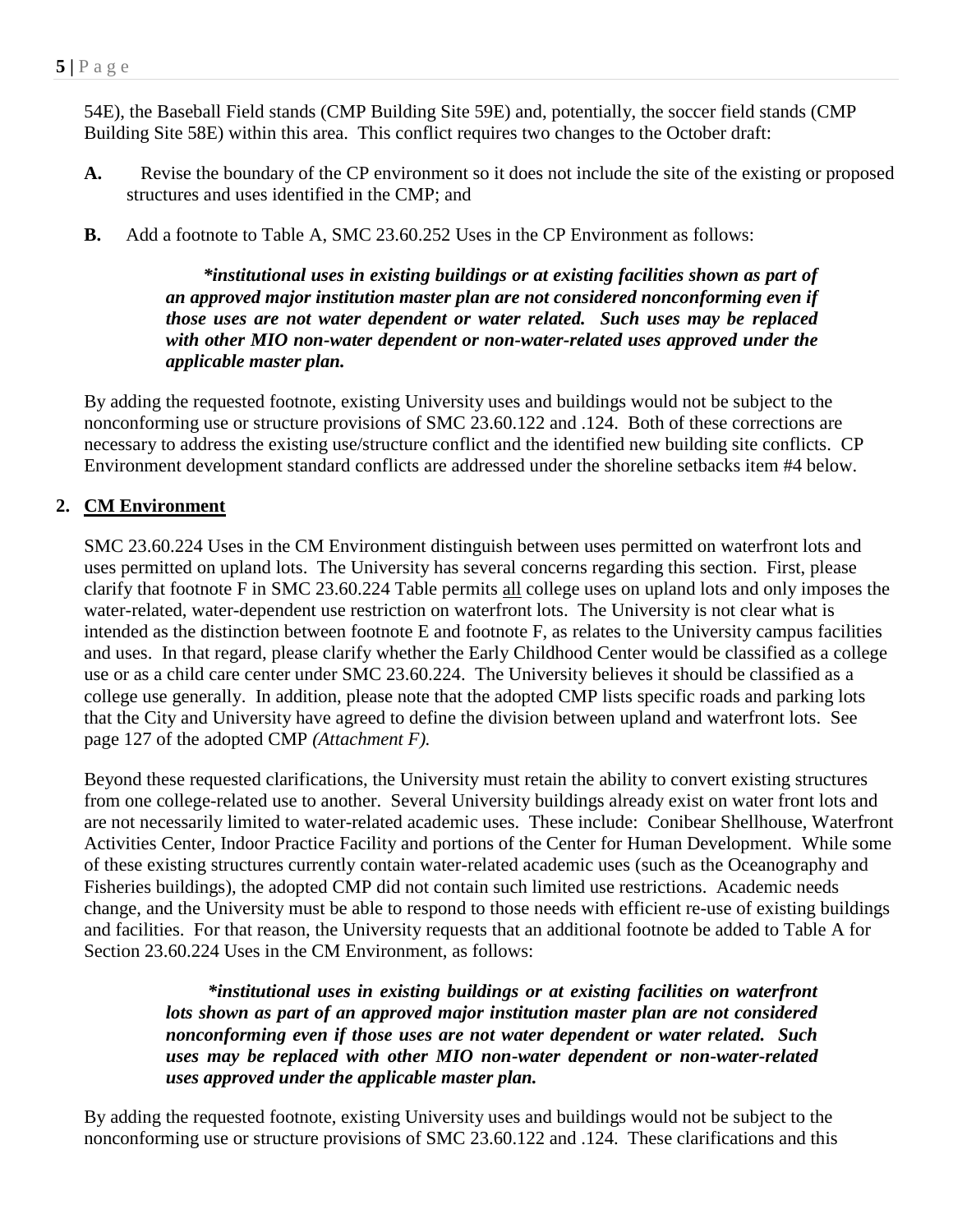footnote are required to address what otherwise would be conflicts with the adopted CMP and would jeopardize the University's ability to fulfill its academic mission. CM Environment development standard conflicts are addressed under the shoreline setbacks item #4 below.

### **3. UC Environment**

The UC Environment contains a waterfront lot/upland lot distinction similar to the CM Environment, except that the UC Environment, SMC 23.60.382 defers to the underlying zoning. First, please clarify that the City interprets that deferral (SMC 23.60.382(B) to include uses identified in an adopted CMP. We suggest revising that section as follows:

### *B. Uses on upland lots are allowed, allowed as a conditional use, or prohibited as provided in the underlying zones, including any approved major institution master plan, except for the following uses, these uses are prohibited on upland lots:*

Second, as with the CM Environment, the University must retain the ability to convert existing structures from one college-related use to another in the UC Environment. Several University buildings already exist on water front lots and are not necessarily limited to water-related academic uses. These include the Bryant Building and Bryant Annex, AquaVerde, Marine Services, Oceanography Storage Building Fisheries Center, Center for Human Development and DisabilityWhile some of these existing structures currently contain water-related academic uses (such as the Oceanography and Fisheries buildings), the adopted CMP did not contain such limited use restrictions. Academic needs change, and the University must be able to respond to those needs with efficient re-use of existing buildings and facilities. For that reason, the University requests that an additional footnote be added to Table A for Section 23.60.382 Uses in the CM Environment, as follows:

*\*institutional uses in existing buildings or at existing facilities on waterfront lots shown as part of an approved major institution master plan are not considered nonconforming even if those uses are not water dependent or water related. Such uses may be replaced with other MIO non-water dependent or non-water-related uses approved under the applicable master plan.*

By adding the requested footnote, existing University uses and buildings would not be subject to the nonconforming use or structure provisions of SMC 23.60.122 and .124.

#### **4. Shoreline Setbacks**

All three of the University shoreline environments contain new development standards that impose a 50 or 35-foot setback from the ordinary high water mark that essentially impose a "no-touch" zone. This new setback standard turns several existing University facilities and structures into nonconforming structures and would effectively prohibit substantial improvement to these existing University structures and prohibit construction of new facilities or structures identified in the adopted CMP. Specific examples include:

#### **CP Environment (50-foot setback):**

- The Conibear Shellhouse
- Conibear Annex
- Greenhouse additions at the Urban Horticulture field House p. 119 CMP *(Attachment E)*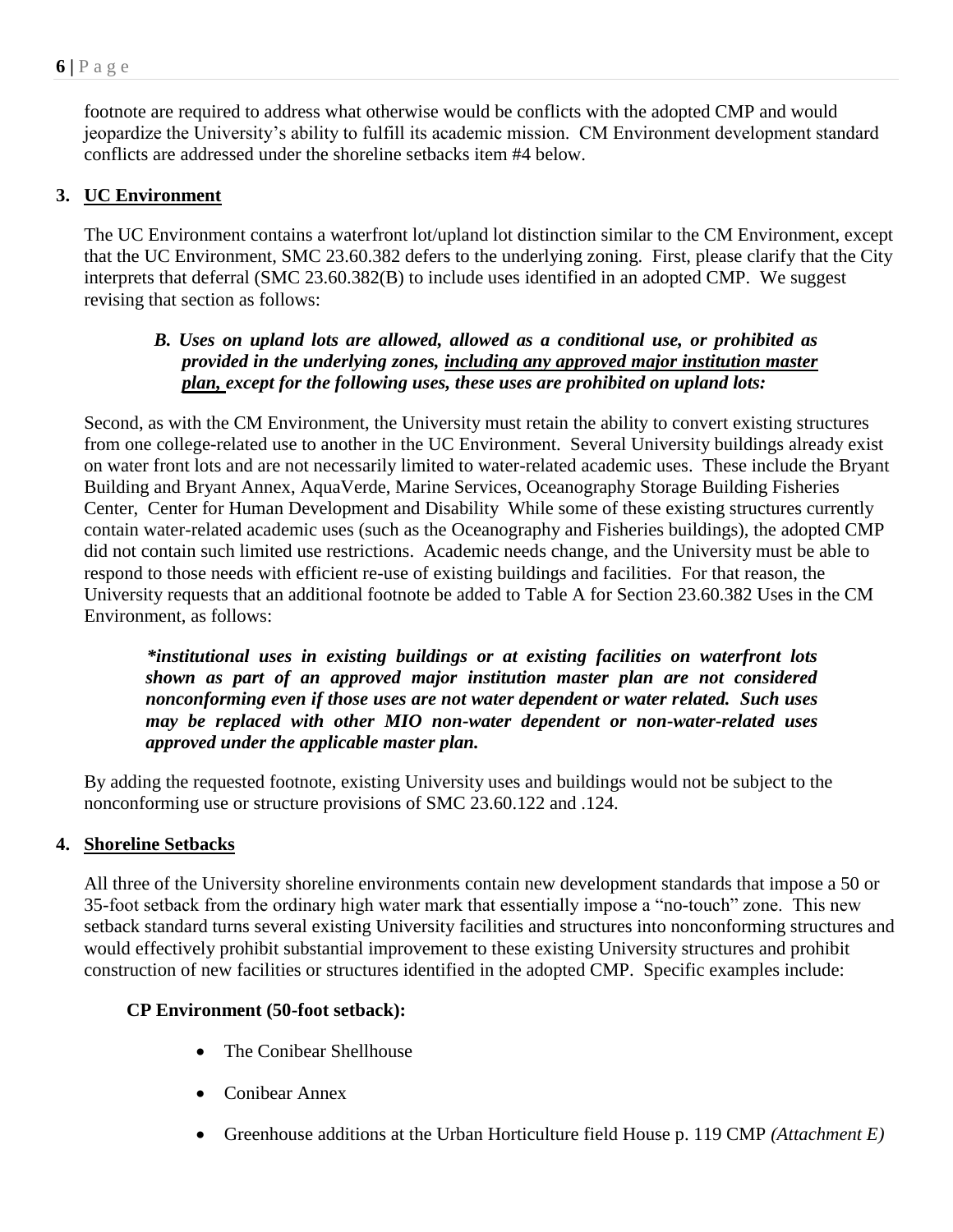### **CM Environment (50-foot setback):**

• The Waterfront Activities Center relocation p.115 CMP

### **UC Environment (35-foot setback):**

- Oceanography Storage and Dock
- Institute for Learning and Brain Sciences
- Bryant Building and Bryant Annex

Consistent with the guiding Principles identified at the beginning of this letter, the University asks the City to include the following language regarding existing University facilities and structures located within the proposed 50 or 35-foot shoreline setback. This amendment can be included in SMC 23.60.124(C), Nonconforming Structures (perhaps by dividing that subsection into one part applicable to existing facilities and structures identified in an approved major institution master plan and another subsection applicable to other existing structures). Additionally, the University recommends a similar amendment or cross-reference within the shoreline setback development standards for each of the Shoreline Environments identified above:

*Existing facilities or structures identified in an approved major institution master plan that are located within the shoreline setback required by this subsection may be maintained, repaired, structurally altered, substantially improved or replaced, provided such activity does not increase the footprint of the existing facility or structure or in any other manner expand or increase the extent of the nonconformity or create additional nonconformity, except as otherwise required by law if necessary to improve access for the elderly or disabled or to provide regulated public access.*

### **5. Nonconforming Use and Nonconforming Structure**

As described above, if the City makes the amendments suggested as new footnotes in each of the shoreline environment use tables described above, then existing University structures located on waterfront lots would not be deemed nonconforming and, as such, no amendments to the nonconforming use provisions of SMC 23.60.122 should be required. If the City does not make those requested footnote amendments, then the existing University uses approved in the CMP will require amendment to this nonconforming use section. The suggested amendment to SMC 23.60.124, Nonconforming Structures is discussed under the Shoreline Setback section (4) above.

### **6. Other Draft SMC Provisions**

The University further requests the following additional amendments to address other conflicts, inconsistencies and potential lack of clarity with the adopted CMP:

 **SMC 23.60.027 Ecological Mitigation and Measuring Program.** Add a new subsection (E) to this section to recognize approved master plan approach to shoreline habitat mitigation:

# *(E) The Director shall recognize shoreline habitat mitigation that has been or will be implemented as a part of any approved major institution master plan as part*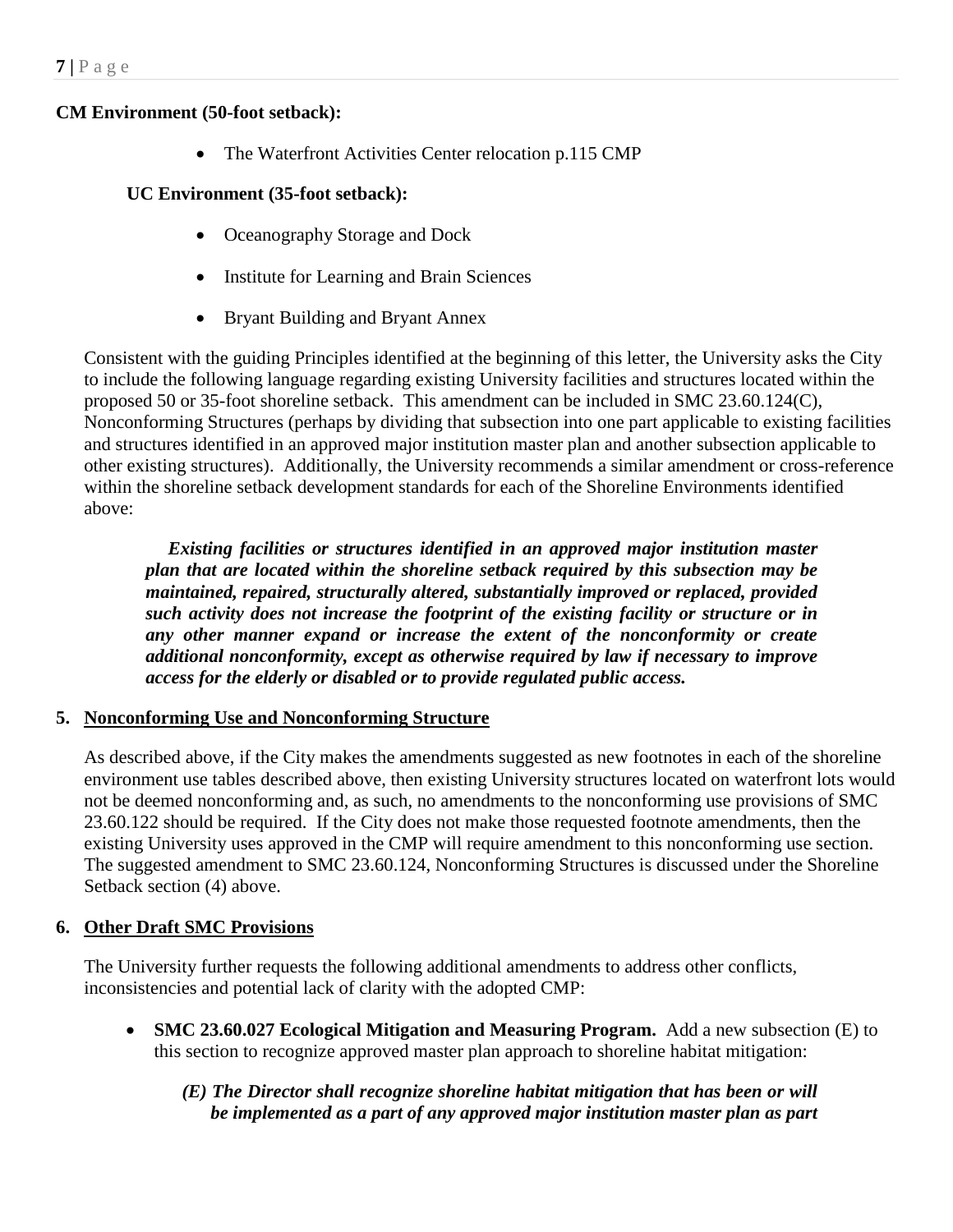*of any Shoreline Habitat Unit and Mitigation Program developed pursuant to this section.* 

- **SMC 23.60.062(B) Procedures for Obtaining Exemptions.** This new section of the code includes not only an exemption review process for "development," but further includes "or an activity or use that is not development." This additional phrase inappropriately broadens shoreline jurisdiction to matters not covered by the statute or regulations and, as drafted, implies even continuation of an existing use or activity somehow triggers review under this new section. The phrase "or an activity or use that is not development" should be deleted from this code section:
	- *B. A determination that* **either** *a development exempt from the requirement for a Shoreline Substantial Development Permit* **or an activity or use that is not development** *is consistent with the regulations of this chapter, as required by Section 23.60.012, shall be made by the Director as follows:*
- **SMC 23.60.157 Essential Public Facilities.** Because the adopted CMP includes specific approved building sites, as well as overall project scope, this section should be amended so as not to require the first step of mitigation sequencing (avoidance) to building sites identified in the adopted CMP:
	- *B. Essential public facilities are required to comply with the development standards in this chapter for each component of the essential public facility and to mitigate all adverse impacts to the ecological functions of shorelines and critical areas by applying mitigation sequencing set forth in Section 23.60.158. Mitigation sequencing does not apply to the scope of the project but does apply to the siting of specific project components of the project. Mitigation sequencing also shall not be required for siting of specific project components if the site has been approved in an adopted master plan for the essential public facility.*
- **SMC 23.60.158 Standards for Mitigation Sequencing.** This section should be amended to recognize those circumstances where mitigation has been identified as part of an approved master plan.
	- *B. Regulations set out in this Chapter 23.60 to mitigate impacts to ecological functions, including regulations for environmentally critical areas, are minimum requirements to mitigate impacts to ecological functions and are to be supplemented by using mitigation sequencing in this Section 23.60.158 to achieve no net loss of ecological functions. Mitigation under this Section is not intended to duplicate mitigation for the same ecologic function that is required under other City regulations or under state and federal permits. Mitigation under this Section shall take into account mitigation required for planned development projects approved under adopted Major Institution Master Plans. The permit condition most protective of the ecologic functions shall be enforced.*
- **SMC 23.60.160 Standards for Priority Habitat Protection.** It is not clear whether the City intends to apply a priority habitat designation to the mouth of the existing drainage ditch in the Union Bay area. The history of this drainage ditch does not support such as designation. Regardless, the University suggests a clarification that the prohibition apply only to new structures. If it does, then this section potentially imposes significant new restrictions on existing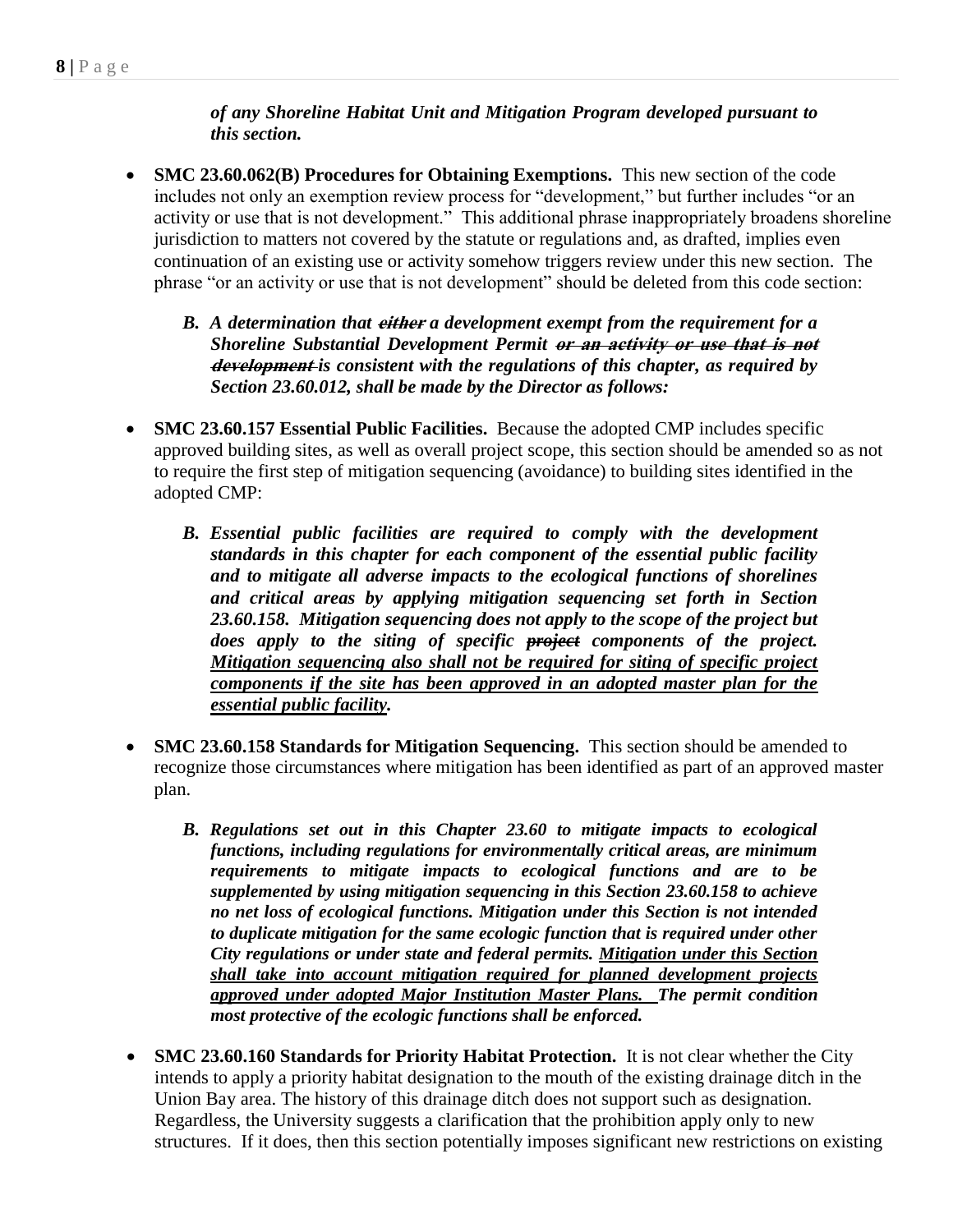University facilities that may be located within this new Priority Habitat designation, including Chaffey Field and Canal Road. If applicable to the mouth of this drainage ditch, then this section should be amended to clarify it only imposes restrictions on new structures or infrastructure:

*A. Priority freshwater habitat.*

*. . .* 

- *3. No new structure, including but not limited to new piers, bulkheads, bridges, fill, floats, jetties, and utility crossings shall be located within the priority freshwater habitat, unless the applicant demonstrates that no reasonable alternative alignment or location exists.*
- **SMC 23.60.164 Standards for regulated public access.** This section should be modified to recognize the plan for public access in the approved CMP. Waiting for further review of the previously approved and largely constructed public access plan for the campus until new SMP language is adopted is not an acceptable substitution for this proposed code language that would preserve the valuable work in the CMP Public Access plan.
	- *K. Public Access Plan. A public access plan shall meet the requirements of WAC 173-26-221(4) and shall be developed through an open public process as provided*  in WAC 173-26-201(3)(b)(i). Public access plans that are part of an adopted *Master Plan are deemed to satisfy the requirements of this section 23.60.164.*
- **SMC 23.60.187 Standards for Piers and Floats and Overwater Structures.** Subsection E includes new language that requires evaluation of "periodic or continual disturbance by human activity" when applying mitigation sequencing to piers and floats. This section should be clarified so as to impose mitigation requirements only if pier or float construction or repair creates a periodic or continual disturbance by human activity in excess of the amount of disturbance caused by the existing pier or float. Otherwise, this section could have the affect of imposing mitigation on an existing use or activity, which is not required by the "not net loss" standard of the Shoreline Management Act, nor permitted under regulatory nexus and proportionality standards.
- **Comprehensive Plan Policy LU 231.** This comprehensive plan policy should be amended to recognize the approved CMP as appropriate uses within the University shoreline environments.

*LU 231 (5)*

*Recognizing the extensive planning effort and public benefit of the University of Washington's Campus Master Plan, and the University's extensive shoreline public access network, the City will recognize uses indentified in the Campus Master Plan as conforming, regardless of location. The City will adopt flexible regulations with regard to maintaining University buildings, grounds and academic uses on the shoreline areas of Campus.*

As noted at the beginning of this letter, the University's primary concerns relate to protection of the integrity of and commitments made by both the University and the City in the adopted CMP. That CMP was the result of hard work by both the City and the University. It received significant public scrutiny during its development and adoption and, for those reasons as well, should not be undermined by modifications to the City's shoreline master program. Each of the University's suggestions in this letter is consistent with the adopted CMP and is